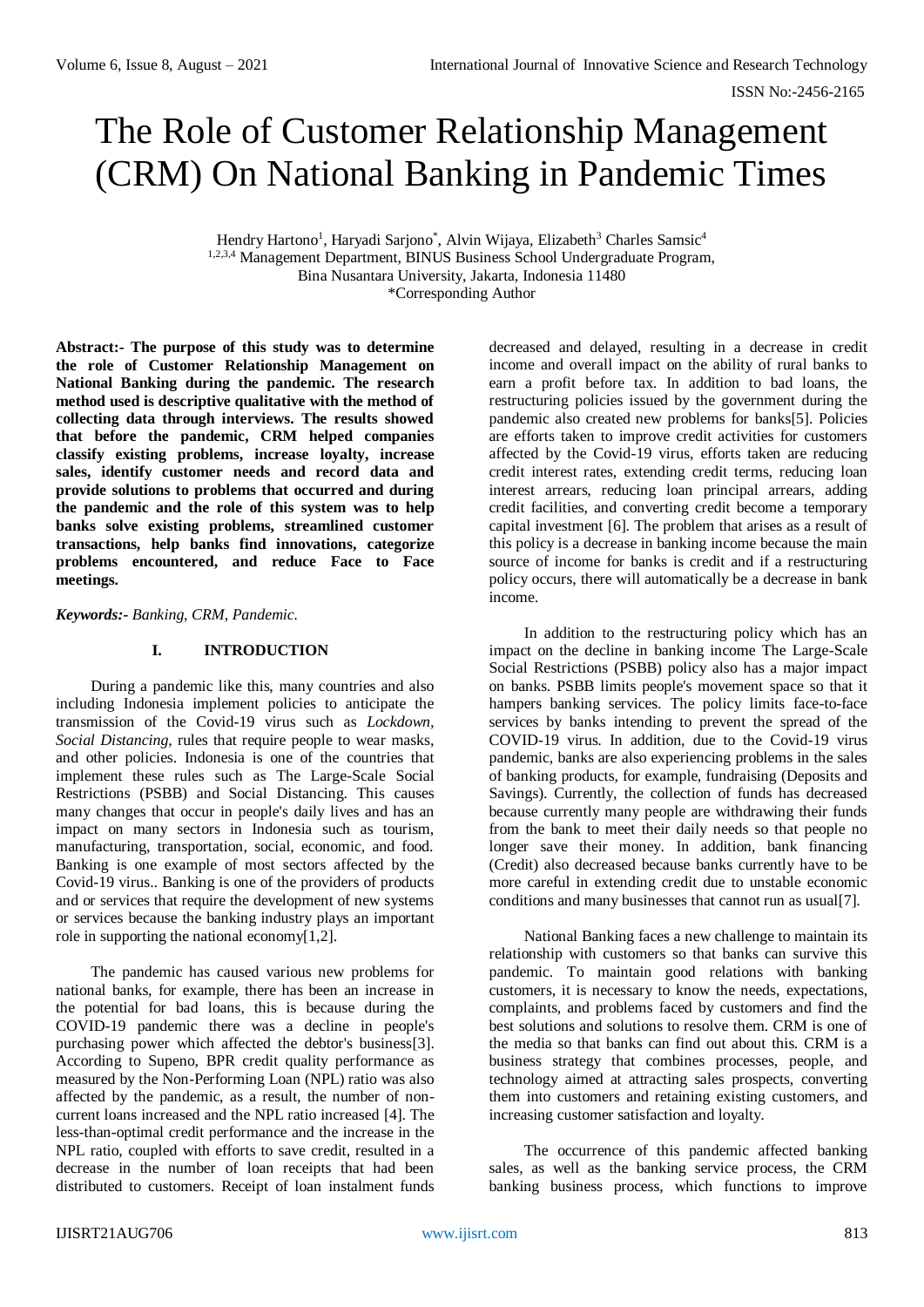relationships with customers by knowing the needs, complaints, hopes, and problems faced by banks and then finding solutions or solutions based on the information obtained. interested in conducting a research entitled "The Role of CRM in National Banking During a Pandemic". In addition, also because pandemic conditions like this are unpredictable and may only happen this year, researchers are interested in bringing up this topic so that in the future if a phenomenon like this occurs, Banking can be helped to deal with problems that arise with the help of CRM.

From the background of the research, the formulation of the problem was found, namely, how is the role of CRM in helping banking before the pandemic and during the pandemic for banking, How necessary is CRM in dealing with pandemic problems for banking, Can CRM meet the needs of banking customers, especially during the pandemic.

# **II. LITERATURE REVIEW**

Customer Relationship Management (CRM) is a strategy to identify, attract and retain customers. CRM concentrates on what consumers value, not on what the company wants to sell, so it can be said that CRM becomes a comprehensive business strategy in a company that allows the company to effectively manage relationships with customers [8]. Thus, through CRM the company can approach so that it can attract some information about the needs and desires of customers [9]. CRM emphasizes efforts to attract and retain customers through improving the company's relationship with its customers. CRM that is carried out in a company or agency aims to keep customers from using the company's products or services so that the company can continue to grow and survive in this era of competition.

There are several stages in customer relationship management, including: 1. Getting New Customers (*Acquire*); 2. Improving Relationships with Customers (*Enhance*); 3. Keeping Customers*(Retain)* [10]. The primary goal of CRM is to acquire and retain customers by using existing relationships to increase revenue, use integrated information for superior service, and improve sales processes and procedures that are more consistent and repeatable.

The main benefit of CRM is the availability of superior customer care initiating the use of the Internet and information technology. CRM makes customers happy, by providing a choice of products and services, fast response, and problem resolution, as well as quick and easy access to information. Companies try to gain a competitive advantage over their competitors by providing better CRM.

The pandemic had a major impact, especially in the health sector, besides that many other sectors were affected, such as the tourism sector, the manufacturing sector, the economic sector, the social sector, the transportation sector, the food sector, and others. The banking sector is a sector that has felt the direct impact of this pandemic, for example, services have been hampered due to regulations made by the

government such as PSBB and Lockdown. In addition, product sales have also decreased due to the current unstable economic conditions and outstanding issues that make customers or prospective customers prefer to save their own money instead of using existing products in banking. On the other hand, the pandemic has created new problems for banks. for example, many debtors have difficulty in paying their obligations and banks cannot take direct action in dealing with these problems because banks must consider the conditions experienced by debtors or customers, therefore banks must be able to know well the customer needs, customer expectations, problems or constraints experienced by customers so that the bank can survive in the face of problems that arise during this pandemic.

The CRM system is one of the most suitable tools or means because the CRM system collects all customer needs, customer expectations, problems, and constraints experienced customers, CRM systems in banking help banks to classify all data obtained from customers or prospective customers then implement the data they have For banking needs, such as improving services, finding solutions to problems, meeting customer expectations, selling products to customers with this system, it is hoped that this system will help during the Covid-19 pandemic.

Banking facing conditional problem, such as: building procurement costs for services, facilities such as air conditioning, chairs, tables, computers, loudspeakers to support customer convenience, with CRM banking can find out what problems are being faced and find a way-out examples of high service costs with CRM banking has the idea to make services online to minimize the costs of certain costs such as building procurement and others.; Administration of new customer registration, credit files that need to be manually inputted, customer requests such as checking checks, and others. CRM can minimize banking reports such as customer complaints, customer transaction history, and others. Only with the CRM system and by running CRM properly, banks can focus on customer needs, customer relationships, and customer expectations in the future. Limited operating hours, banking services are open from 8 am to 3 pm. Meanwhile, these hours are working hours so that sometimes customers cannot take care of their interests at the bank and on the other hand banks also have limitations in serving customers per day because of the short time. CRM makes a new business process model that is more effective, for example, a customer who wants to open an account must go to the nearest branch office and visit customer service. Meanwhile, opening an account can be done through mobile banking. Increasing customer needs, especially in the digital and all-practical era, require banks to be able to provide solutions for every customer transaction, with CRM, banking can determine customer segmentation, communicate with them and this can give birth to new solutions, both from complaints expressed by customers to input provided by customers. In addition, CRM banking can find out the needs of customer's needs, and this can be utilized by creating services or products that are following the needs and expectations of the community so that they can compete with existing competitors.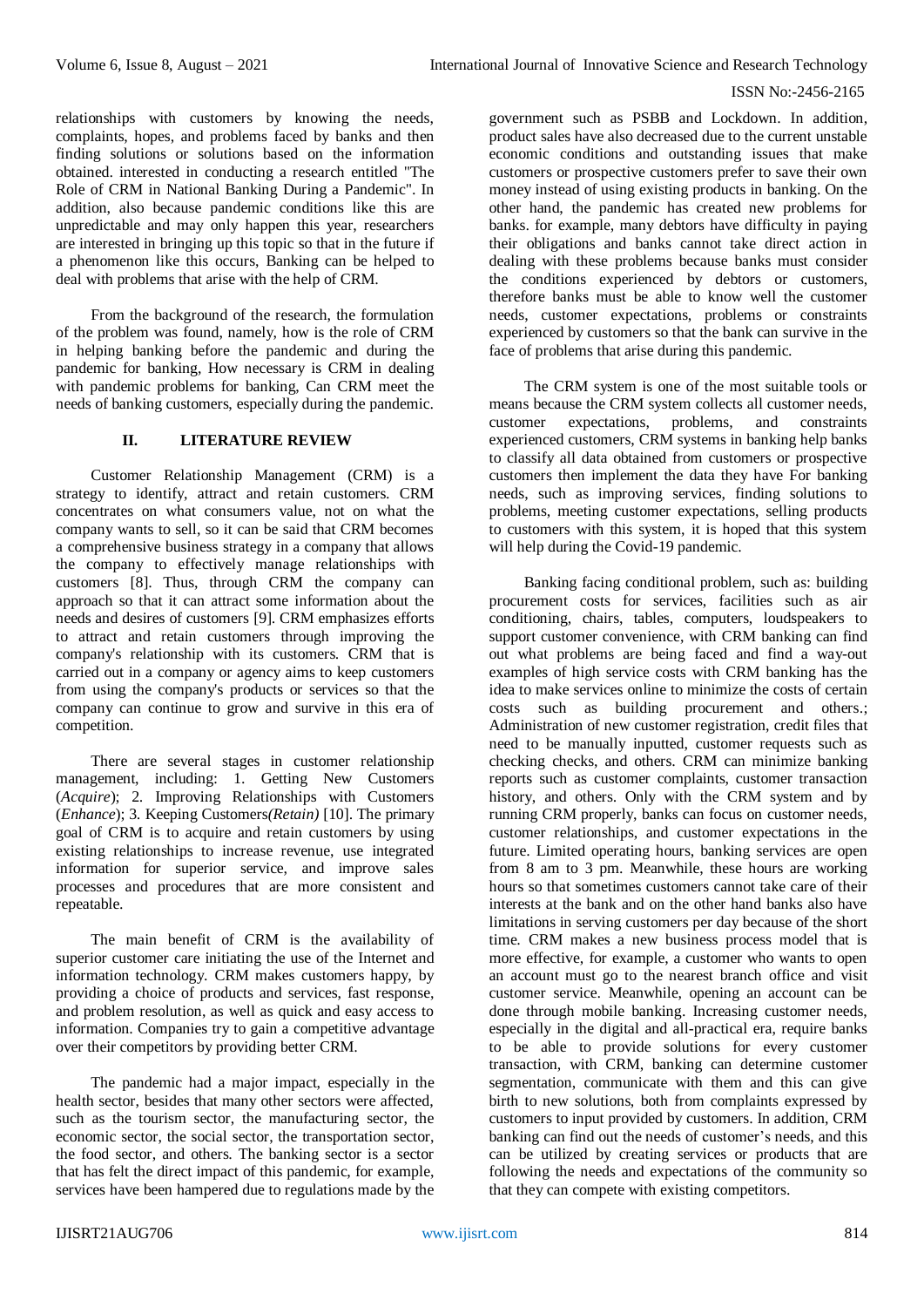Currently many types of banking have advantages, this makes banks compete to gain the trust of customers in using the services offered. With banking CRM, it is very helpful to find information on customer needs and expectations and find new solutions or innovations that can meet customer needs. This opens new opportunities that can improve a good experience with the banking sector and can increase customer loyalty, besides that CRM can support and improve the digitalization process in banking, both in terms of service, communication between customers. Thus, the relationship between the customer and the company is increasing. Banks need CRM to excel in the competition because CRM helps identify, develop, and turn prospects into a non-discriminatory agreement between the two parties.

1. What is the role of CRM before and during the pandemic for banking?

2. How necessary is CRM in dealing with the corona pandemic problem for banks?

3. Can CRM meet the needs of banking customers, especially during the Corona pandemic?

# **III. RESEARCH METHODOLOGY**

The research method used in this study is qualitative. Qualitative research is research that intends to understand the phenomena of what is experienced by research subjects such as behaviour, perceptions, motivations, actions, etc. holistically and thorough descriptions in the form of words and language in a special context that is natural and with utilizing various natural methods [11]). This type of qualitative descriptive research, where the words spoken or written about human behaviour that can be observed. The data collection technique used in this research is the interview method. This research interview method was carried out online through the Zoom application and WhatsApp call and several interviewees wanted to interview directly at their offices. During the interview process, the writer asked 14 questions that represented the problem

formulation on this research topic and the instrument validation process through *expert judgment*. After that, the researcher will conduct individual interviews with the informants, according to a mutually agreed time. The sampling technique in this study uses a purposive technique, where the author will determine the source based on the criteria that have been determined from the start, and the author discusses the questions he wants to ask and informs the purpose of asking the question. Samples were taken based on the criteria that have been determined by the author as many as six people. Which consists of 5 Bankers who have work experience and understand CRM and 1 former employee who is now a lecturer at Bina Nusantara University and is conducting banking research. The criteria for the sources of this research are to have experience working in banking for more than 10 years and understand and understand CRM.

After getting data from interviews with resource persons, the authors will manage the transcribed data into written form, through the NVivo 11 Plus software [12,13]. Where the author will carry out several stages of validity testing, namely credibility testing to ensure the results of this study are precise and accurate, transferability tests to determine whether the research results can be used for other research. After doing some validity tests. The data will be analysed by the author for the topic of discussion of the thesis content. The data analysis used has several stages, namely open coding where the author will create a title or main category based on a transcript that has been made at the beginning. After that, there is axial coding, where the authors group the categories according to the main categories and see the relationship or relationship between these categories. Furthermore, there is selective coding, where the author will choose the coding results which are relevant to be included in this study and the last one is the Text Search Queries which functions to see the words that appear most often and check the data to prevent important data from being used.



# **IV. RESULTS AND MANAGERIAL IMPLICATIONS**

Figure 1. Banking Interaction Media Before the Pandemic (Nvivo Output)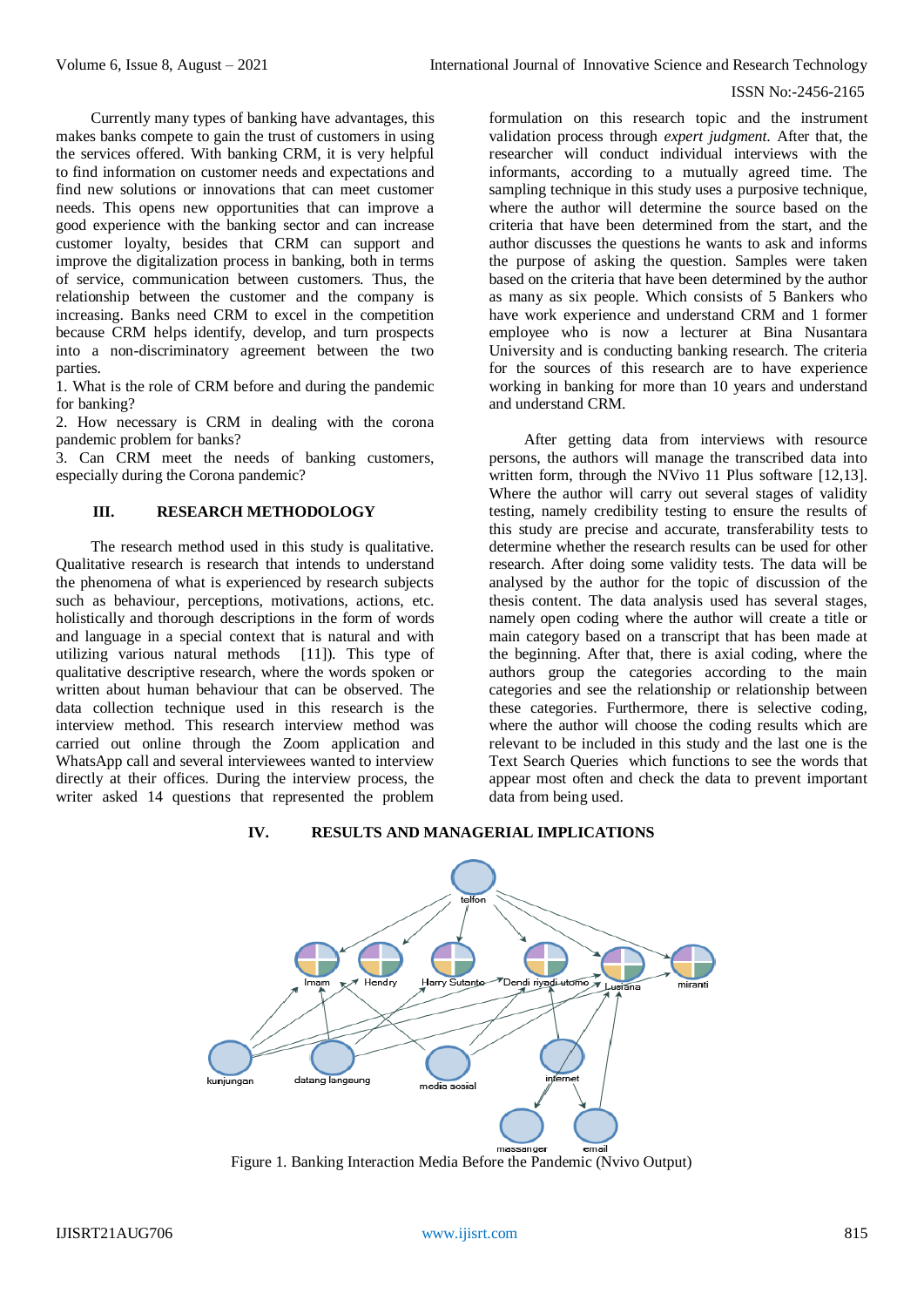Based on the results of interviews conducted by researchers and the results of processing through Nvivo (Figure 1), it can be concluded as follows; The interviewees argued that the way banks interacted with customers before the emergence of Covid-19 in Indonesia was by meeting directly with customers/users, such as direct visits to bank

branch offices or direct visits to customers and/or by telephone to make an appointment. Several sources said that apart from telephone and face-to-face meetings, there are other media for interaction such as social media, internet banking, and media such as ATMs.



Figure 2. Role of CRM Before the Pandemic (Nvivo Output)

Based on the results of interviews and data processing through Nvovo (Figure 2), it can be concluded that the role of CRM for banking before the Covid-19 Virus pandemic was as follows:

#### - The classification problems

Of CRM system helps companies, especially banks to classify existing problems according to the level of similarity and the way the system classifies problems that arise. Employees or staff are inputting the problem data into the system according to the categories contained in the system. Thus, all problems are recorded in the system according to their classification. Therefore, the CRM system helps classify problems according to the level of similarity and categories contained in the system, it helps make it easier for banks to process problems that are very large and different every day to be more specific so that problem solving becomes easier.

# - Providing solutions

That CRM helps banks find and provide solutions to problems that occur. For example, when a customer experiences a problem related to a transaction by inputting it into the CRM system, a solution or resolution of the problem will be given. The existence of CRM is very helpful because in a day there are not a few problems faced by banks and of course these problems require solutions or solutions and the CRM system is here to process these problems and then provide solutions without the need for manual analysis again.

- Accelerating services

CRM speeding up the services provided because, with the CRM system, banking is no longer necessary to confirm the customer's origin branch, but the CRM system helps to confirm it because this system has been integrated between branches and head office. With the CRM system, the service will be greatly improved and it will also have a positive impact on the customer's image and mindset towards the banking sector.

#### Knowing Customer Needs The

The banking CRM system can find out the needs of its customers because the system helps banks record all the needs of their customers and classify those needs. By knowing the needs of their customers, automatically banking will be easier both in preparing service strategies or sales strategies because banks already have a basis that is used as a reference, namely customer needs.

# - Improving the Loyalty of

The CRM system is very useful for increasing customer loyalty, this is proven by the CRM system providing faster services, and the problems experienced by customers are resolved more quickly. This happens because the CRM system records analyzes and provides results from the data faster than recording and analyze manually. Therefore, the CRM system is an indispensable system for banking because the CRM system can increase the speed of service to customers which can form customer loyalty and customer loyalty is one of the goals of banking so that it can continue to run and grow.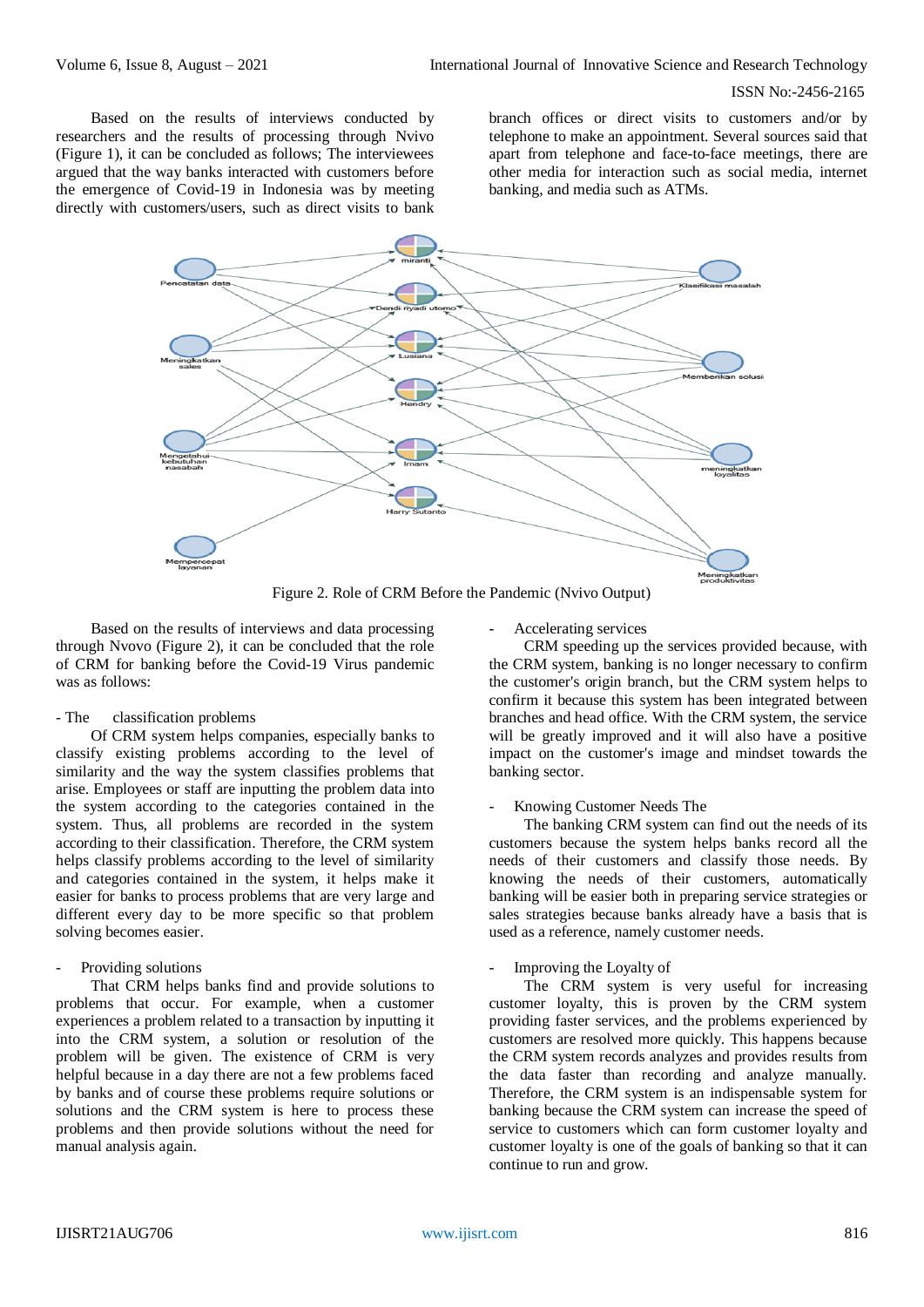## - Increasing Productivity

CRM increases the productivity of banking employees because with CRM employees no longer need to do their work manually such as bookkeeping, journals, and calculations and besides that CRM is also able to increase the productivity of the marketing team because with CRM the team can know the customer database so that the marketing team can offer suitable products and following the interests of customers so that sales are more targeted as well. The CRM system makes it easy for companies to control the performance of their employees so that all work progress can be completed properly following the directions given by the company. This has a positive impact on banking because, with the increase in the productivity of banking employees, banks can develop both in terms of service and sales.

#### Increasing Sales

CRM system increases sales from banking because with the CRM system banking can find out all things related to its customers such as hobbies, things you like, and what products to use, knowing this, banks will offer products according to the data they have so that sales are more

targeted and the potential for closing sales is higher. In addition, CRM can improve the services of the bank so that the bank has added value in the eyes of customers so that customers will not hesitate to use the products offered, it also increases sales from the bank. This makes CRM very useful for banks because it makes it easier for banks to record data and analyze customer behavior, toimprove bank services to bank users.

# - Assisting in Data Recording

Every bank must have quite a lot of customers, each customer is required to register themselves, starting from the name, age, gender, occupation, and others. Each of these data will be stored by the bank ina system. The use of this data collection is to find out customer transaction activities, in addition to knowing customer activities. This system is also useful for entering reports such as complaints, problems, or progress into the system. If a bank does not have a system, the recording of customer data will be very messy and unsystematic. So, when a problem occurs, the recording will be more complicated and the risk of data loss will be higher, not properly monitored.



Figure 3. The Effect of the Pandemic on National Banking (Nvivo Output)

Based on the results of interviews and data processing using Nvivo (Figure 3), it can be concluded that the effects of the covid-19 pandemic on Indonesian banking are as follows:

# The customer problem

Covid-19 greatly affects the economy and business of their customers which causes banks to be affected because customers are the main pillar of the banking business, if customers experience problems, the banking system will automatically be affected. Here, banks play a very important role in helping their customers find solutions to the problems experienced during the COVID-19 virus pandemic because almost all sectors are affected by the Covid-19 Virus pandemic.

# Service barriers

Barriers that the Covid-19 pandemic greatly affects the services provided by banks, as usual, credit can be disbursed as long as it is under banking regulations. However, now

that the economic conditions are not good, banks must be more careful to avoid bad loans, besides that the analysis process for credit disbursement is also hampered due to the PSBB policy. In addition, public services are directly affected because banks have to take into account the health of their employees and customers, which has caused many branch offices to be temporarily closed and their operations moved to the center so that they can help government policies reduce the spread of the COVID-19 virus. The difference between services before the pandemic and during the pandemic is that in the past, when customers needed something or had problems, they could go directly to the nearest branch office to consult with banking staff without having to pay attention to the number of people who were present in banking and nothing was being monitored. It's different from now during this pandemic. banks limit the number of their services and reduce office operating hours as well as implementing strict health protocols aimed at avoiding the spread of the covid-19 virus. Therefore,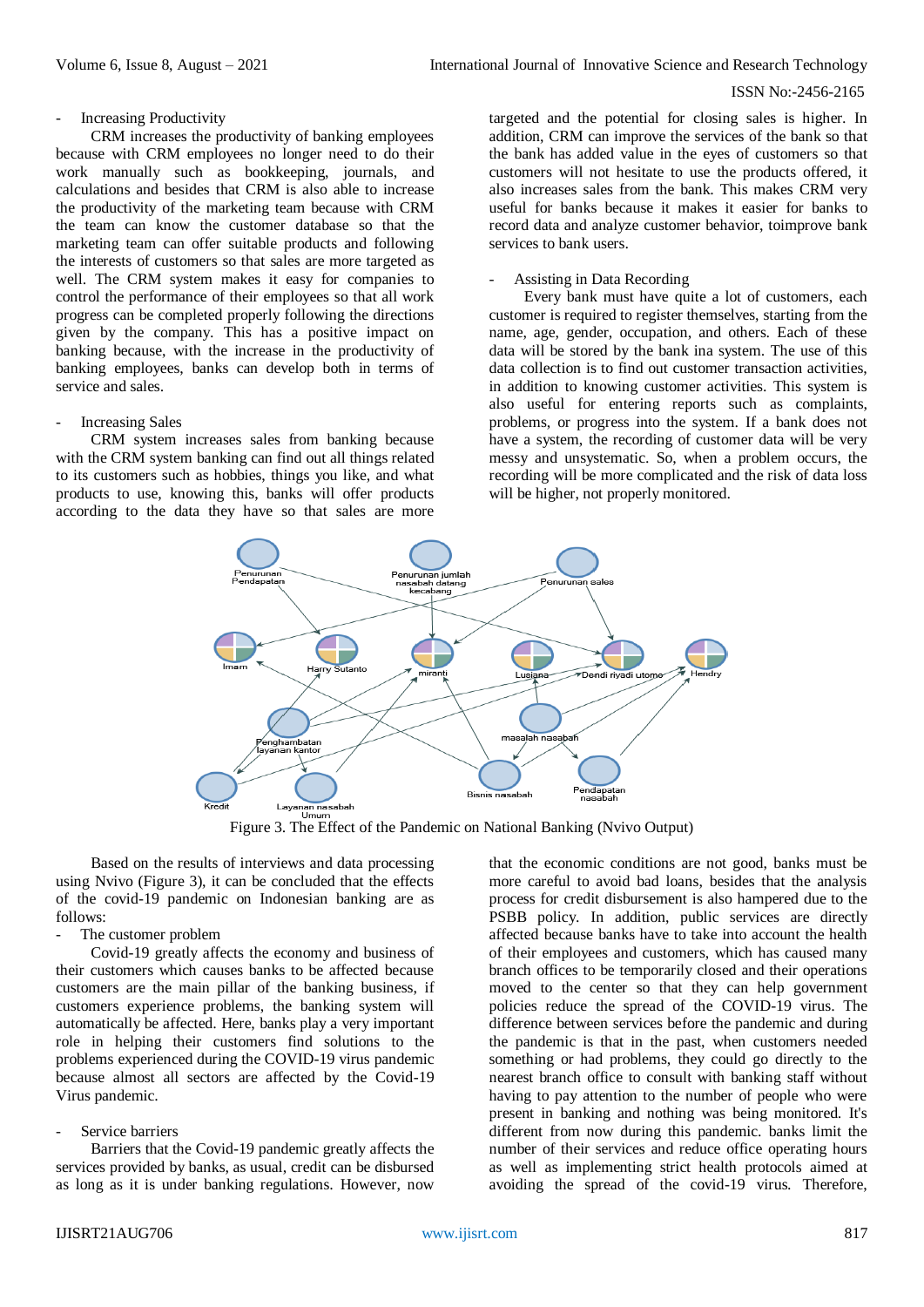banking services are hampered due to policies issued by the government and banks to prevent the spread of COVID-19 and also keep customers from contracting the virus. However, banks continue to make efforts so that services can still be carried out optimally even during the current pandemic, where everything is completely limited.

#### Decrease in Number of Customers Visiting Branches

There is a new regulation from the Government, namely PSBB (Large-Scale Social Restrictions) which limits the space for movement or community activities outside the home. This is done to reduce the spread of the Covid-19 virus in Indonesia. This also has an impact on the banking sector because the activities of customers are limited when they want to make transactions in banking, which causes a decrease in the number of customers visiting the bank. For example, such as Bank Danamon, customers of Bank Danamon can make transactions through the echannel provided by the bank which causes customers not to need to visit the bank, because the e-channel provided is complete enough to meet customer needs.

## Declining People Purchasing Power

The decline in people's incomes during the Covid-19 pandemic caused people's purchasing power to decline. This makes the Government issue policies related to payment of obligations or can be called Restructuring. This is an effort to improve credit activities for debtors who have difficulty fulfilling their obligations by reducing interest rates to customers. As stated by the former Bench Manager of bank Mandiri, that the bank experienced a decline of around 30% due to regulations from the OJK which extended credit arrears from 6 months to 1 year which caused banks to experience a significant decline in income.

#### Decrease in Sales

There was a decline in sales during the pandemic The Covid-19 virus was caused due to declining economic conditions, besides that many customers took into account health factors so it was difficult to find a product to offer, besides that there were also issues that made customers worried about using banking products, namely the issue of an economic recession that would make customers panic. . The way banks anticipate this is by offering products that are really only needed by the customer so that sales are made on target.



Figure 4. Media Interacting with Banking During a Pandemic (Nvivo Output)

During the COVID-19 pandemic, banks can still interact with their customers using different media or with strict protocol rules (Figure 4). Banking provides services that have been provided by banks, such as mobile banking, social media platforms, virtual applications, e-channels, or by telephone. Each bank has a different way of responding to its customers. Some banks provide special services for users, toreduce direct interaction or Face to Face on location, there are also banks that continue to permit for users to come directly to the location to make transactions.



Figure 5. The Role of CRM During a Pandemic (Nvivo Output)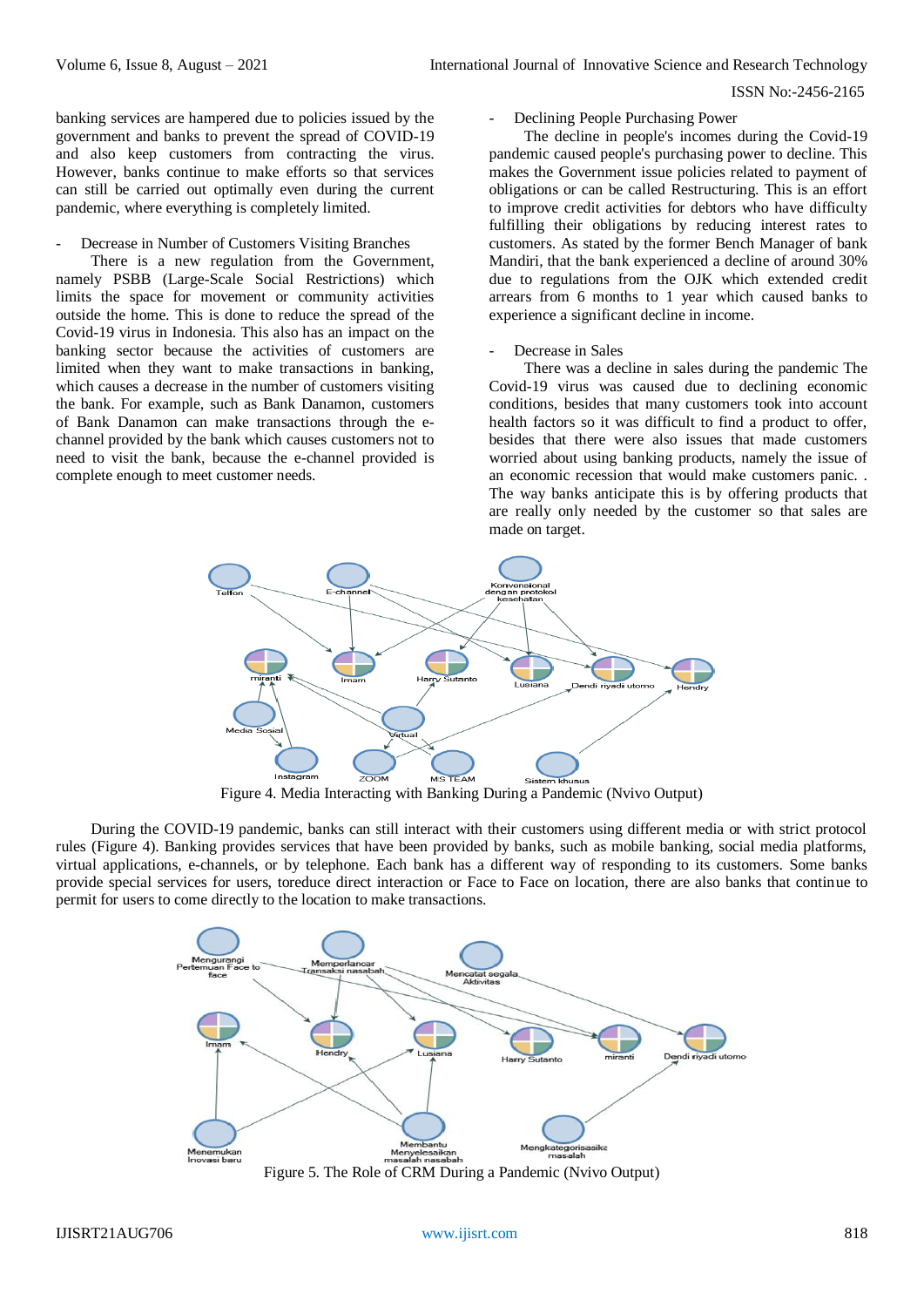Based on the results of interviews and data processing using Nvivo (Figure 5), it can be concluded that the influence of the role of CRM during the pandemic on Indonesian banking is as follows:

## - Helping Resolve Customer Problems

CRM is very helpful for banks to deal with problems that arise, especially those felt by customers such as obstacles when using e-mail. - Channels with this CRM system make it easier for banking to find out what obstacles occur because everything is recorded in the system and find solutions for these problems, besides that, thanks to this CRM system, banks know the needs of customers so that banks can offer products that can help during the pandemic. this.

#### **Streamlining Customer Transactions**

The CRM system helps facilitate transactions, especially in this pandemic era which makes most customers only able to make transactions at home and the transaction process remains the same at the branch or home because this CRM system has helped customers and banks have made this system able to meet the needs of their customers. Here CRM helps customers as well as banks when conducting transactions with the customer's CRM system can be helped when experiencing problems in transactions. Meanwhile, for banking, when customers experience problems, they can be resolved immediately because the CRM system has summarized all the obstacles experienced by customers and then provides solutions.

# - Recording All Banking Activities

The CRM system is a system that is needed by banks today because the system records all types of transactions that occur every day, REFERENCE Sall data recorded by the system can be stored safely and can be reused if needed by banks. As stated by the Bench Manager of Bank BTN that the CRM system can still be used in the pre-pandemic and post-pandemic periods because the role of the system cannot be replaced by other systems.

# Finding New Innovations

CRM helps banks find new innovations by looking at problems or complaints that are often experienced by customers and then finding solutions to these problems. Besides that, how CRM helps banks find new innovations is because CRM is a database owned by banks, so every time you want to create a new product or banking innovation, you can check with the CRM system what customer needs and desires are, then implement those needs in the innovations that will be made. In the past, CRM was only used as an alternative because everything can still be done directly at the branch and CRM is only a system that helps, while during this pandemic where banking staff can no longer carry out excessive activities in the office, the role of CRM has changed from being an alternative to a necessity and cannot be replaced.

#### Categorizing Problems

This CRM system helps banking employees categorize problems found in the field and this is very helpful for banks because if the problem has been categorized, the solution will be much easier.

#### Reducing Face to Face Meetings

This CRM system is very helpful during the Covid-19 Virus pandemic because with this CRM system customers no longer need to come to the banking branch because there is already a system that can be operated and used by customers at home and its function is almost the same as when customers go to the office branch. here CRM plays a very important role for banking because in the era of the covid-19 pandemic, many activities cannot be carried out because the risk of being exposed to covid-19 is high, it requires customers or staff to stay at home and this CRM system helps operate all services that can be used by customers such as For example, mobile banking can be used for transactions such as transfers or balance checks, account mutations, etc. and mobile banking is one of the CRM tools created by banks.





Figure 6. CRM System Changes (Nvivo Output)

Based on the results of interviews and data processing using Nvivo (Figure 6), it can be concluded that the CRM system changes during the pandemic are as follows:

The CRM system has not experienced significant changes, there is only system improvement, namely increasing system security, adding tools that are appropriate and can be used by customers and improving system so that it can become more digital and keep up with the times. Additional tools were also added in order to understand new problems from customers and also to improve banking services. There are also additional tools, in order to increase the security of the system because the system used is still